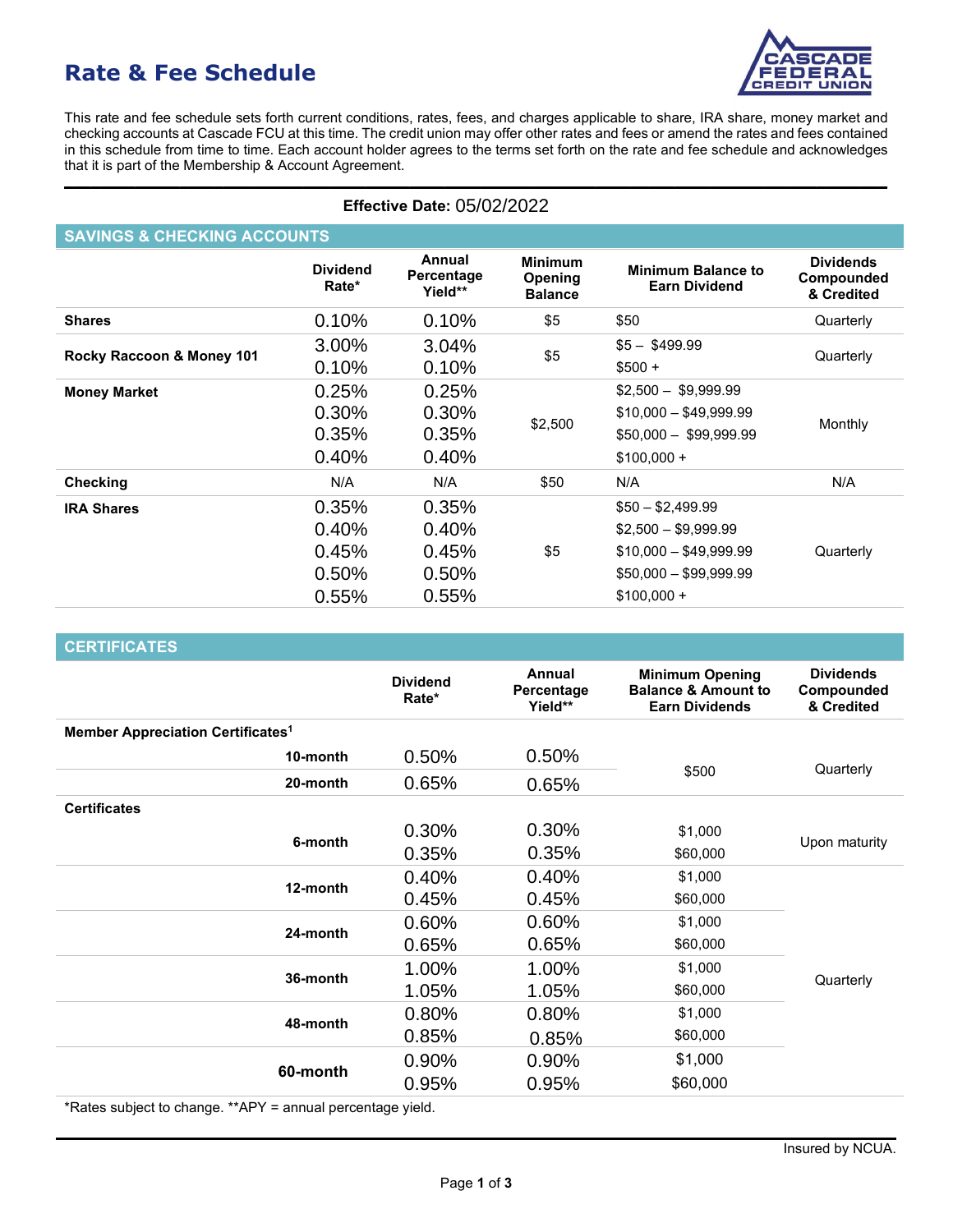

## **FEE SCHEDULE**

### **ATM, DEBIT & GIFT CARDS**

| Replace ATM/debit card                                                 | \$10                                                                  |
|------------------------------------------------------------------------|-----------------------------------------------------------------------|
| ATM withdrawal from a checking (first six are free) or savings account | \$1 per withdrawal                                                    |
| ATM empty deposit envelope                                             | \$20                                                                  |
| ATM transfer from one account to another                               | \$1 per transfer, first three are free                                |
| Visa gift card                                                         | \$3                                                                   |
| <b>CHECKING ACCOUNTS</b>                                               |                                                                       |
| Check pack reorder                                                     | First pack free, then price varies by style                           |
| Non-personal checking account                                          |                                                                       |
| Monthly service (when balance falls below \$1,000)                     | \$5 per month                                                         |
| Excessive checks cleared                                               | 15¢ per check, first 50 are free                                      |
| Nonsufficient funds (NSF) & Overdraft/Courtesy Pay                     | \$25 per check, debit, draft, ACH, &<br>preauthorized withdrawal item |
| Stop payment                                                           | \$15                                                                  |
| Copy of cleared check                                                  | \$1.50 per check, first six are free                                  |
| Involuntary account closure                                            | \$20                                                                  |
| Excessive money market transactions                                    | \$10 per check, first three are free                                  |
| <b>OTHER SERVICE FEES</b>                                              |                                                                       |
| Check cashing (savings-only with less than \$250 on deposit)           | \$5                                                                   |
| Money order                                                            | \$2                                                                   |
| Credit union check made payable to third party                         | \$2                                                                   |
| Credit union check stop payment                                        | \$15                                                                  |
| Deposit item returned unpaid - second party                            | \$10                                                                  |
| Deposit item returned unpaid - issued by member                        | \$15                                                                  |
| Dormant account                                                        | \$5 per month after 12 months of no activity                          |
| Account balancing/research assistance                                  | \$20 per hour                                                         |
| Statement copy                                                         | \$2 per statement period                                              |
| Outgoing wire transfer - Domestic                                      | \$12                                                                  |
| Outgoing wire transfer - Foreign                                       | \$50                                                                  |
| Account closed within 90 days of open                                  | \$10                                                                  |
| IRA transfer close                                                     | \$25, waived if using Cascade Investment<br>Services                  |
| IRA maintenance (when account has less than \$500)                     | \$25 per year after 12 months of no activity                          |
| ACH items with invalid account numbers (60-day grace)                  | \$10 per ACH transaction                                              |
| ID Recovery Plan                                                       | \$2 per month                                                         |
| Levy/garnishment                                                       | \$25 per request                                                      |
| Abandoned property to state                                            | \$25                                                                  |
| Rolled coin                                                            | 5% of total conversion and/or deposit amount                          |
| Item drawn on Canadian Bank                                            | \$10                                                                  |
| Check sent for collection                                              | \$10                                                                  |
| Foreign check sent for collection                                      | \$25                                                                  |
| Bad address over 90 days                                               | \$5 per month                                                         |
|                                                                        |                                                                       |